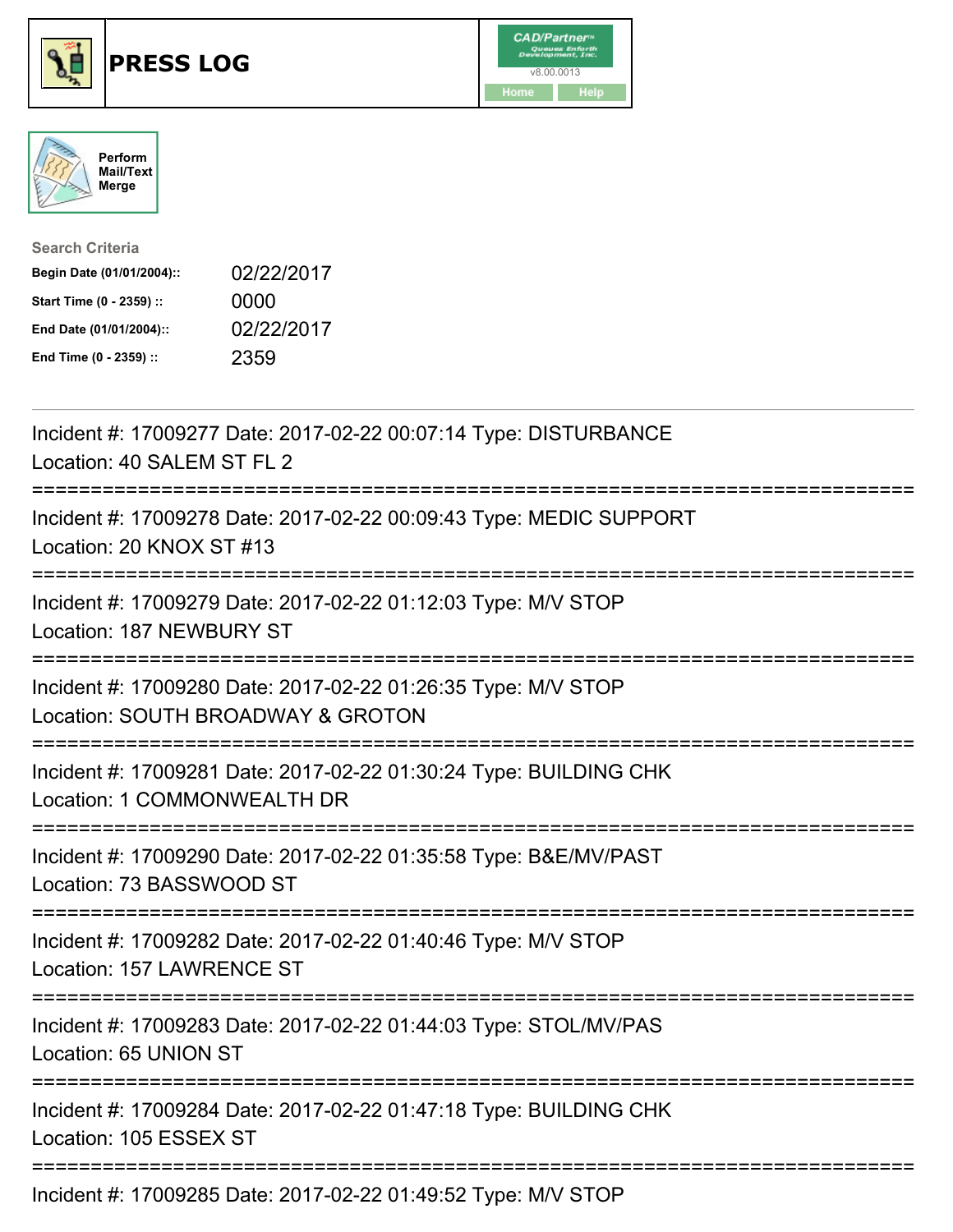| Location: CENTRAL BRIDGE / 0 MERRIMACK ST                                                                                                                                       |
|---------------------------------------------------------------------------------------------------------------------------------------------------------------------------------|
| Incident #: 17009286 Date: 2017-02-22 01:59:54 Type: M/V STOP<br>Location: DURSO AV & WINTHROP AV                                                                               |
| Incident #: 17009287 Date: 2017-02-22 02:04:35 Type: BUILDING CHK<br>Location: 1 COMMONWEALTH DR                                                                                |
| Incident #: 17009288 Date: 2017-02-22 02:09:55 Type: M/V STOP<br>Location: FERRY ST & LESLIE ST                                                                                 |
| Incident #: 17009289 Date: 2017-02-22 02:20:45 Type: M/V STOP<br>Location: WATER ST & MASON ST                                                                                  |
| Incident #: 17009291 Date: 2017-02-22 03:09:48 Type: AUTO ACC/UNK PI<br>Location: ANDOVER ST & BEACON AV                                                                        |
| Incident #: 17009292 Date: 2017-02-22 03:31:52 Type: M/V STOP<br>Location: ANDOVER ST & S BROADWAY                                                                              |
| Incident #: 17009294 Date: 2017-02-22 03:36:13 Type: B&E/PAST<br>Location: DUNKIN DONUTS / 104 MARSTON ST<br>=====================================<br>========================= |
| Incident #: 17009293 Date: 2017-02-22 03:36:53 Type: CK WELL BEING<br>Location: MT VERNON ST & S BROADWAY                                                                       |
| Incident #: 17009295 Date: 2017-02-22 03:48:27 Type: DOMESTIC/PROG<br>Location: 68 DURSO AV                                                                                     |
| Incident #: 17009297 Date: 2017-02-22 04:10:47 Type: CK WELL BEING<br>Location: 211 MERRIMACK ST                                                                                |
| Incident #: 17009296 Date: 2017-02-22 04:12:20 Type: 209A/VIOLATION<br>Location: 162 WEST ST FL 2                                                                               |
| Incident #: 17009298 Date: 2017-02-22 04:38:53 Type: BUILDING CHK<br>Location: 1 COMMONWEALTH DR                                                                                |
| Incident #: 17009299 Date: 2017-02-22 04:45:22 Type: INVEST CONT<br>Location: 334 HOWARD ST                                                                                     |
| Incident #: 17009300 Date: 2017-02-22 04:57:09 Type: ALARM/BURG                                                                                                                 |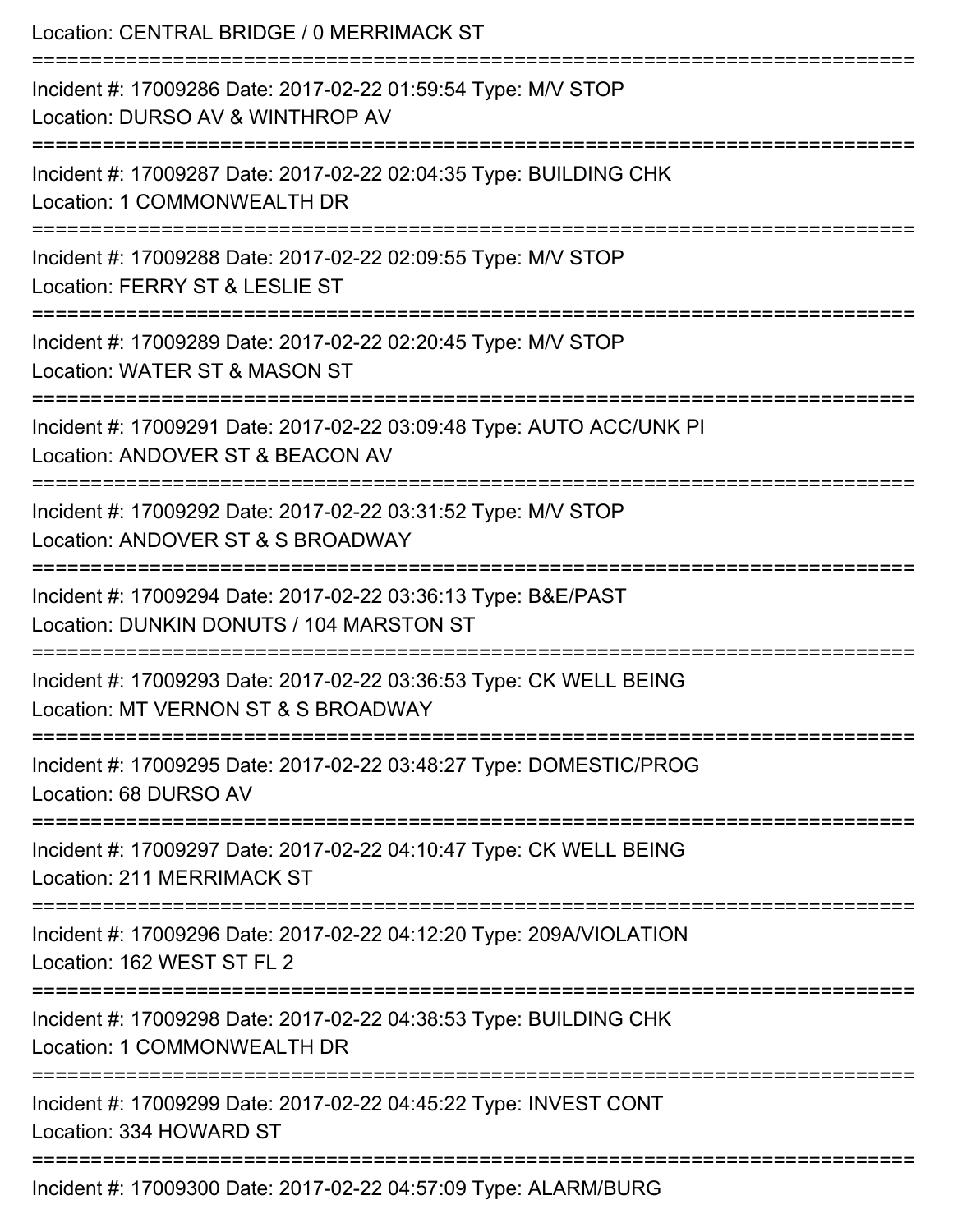| Incident #: 17009301 Date: 2017-02-22 05:08:41 Type: ALARM/BURG<br>Location: CASTILLO LAW OFFICE LLC / 170 COMMON ST FL 1 |
|---------------------------------------------------------------------------------------------------------------------------|
| Incident #: 17009302 Date: 2017-02-22 06:32:51 Type: MV/BLOCKING<br>Location: 60 JUNIPER ST                               |
| Incident #: 17009303 Date: 2017-02-22 06:36:30 Type: MEDIC SUPPORT<br>Location: 18 MARKET ST #2                           |
| Incident #: 17009304 Date: 2017-02-22 06:48:14 Type: SUS PERS/MV<br>Location: HAFFNER'S GAS STATION / 69 PARKER ST        |
| Incident #: 17009305 Date: 2017-02-22 06:56:26 Type: SUS PERS/MV<br>Location: 67 NEWTON ST #3                             |
| Incident #: 17009311 Date: 2017-02-22 07:03:06 Type: HIT & RUN M/V<br><b>Location: 2 LAWRENCE ST</b>                      |
| Incident #: 17009306 Date: 2017-02-22 07:08:32 Type: M/V STOP<br>Location: 360 BROADWAY                                   |
| Incident #: 17009307 Date: 2017-02-22 07:11:35 Type: M/V STOP<br>Location: BROADWAY & LAKE ST                             |
| Incident #: 17009308 Date: 2017-02-22 07:13:49 Type: M/V STOP<br>Location: 69 PARKER ST                                   |
| Incident #: 17009309 Date: 2017-02-22 07:27:49 Type: HIT & RUN M/V<br>Location: 106 BRADFORD ST                           |
| Incident #: 17009310 Date: 2017-02-22 08:45:25 Type: MAL DAMAGE<br>Location: 592 HAVERHILL ST                             |
| Incident #: 17009312 Date: 2017-02-22 09:07:45 Type: ALARM/BURG<br>Location: 273 S UNION ST                               |
| Incident #: 17009313 Date: 2017-02-22 09:24:09 Type: RECOV/STOL/MV<br>Location: E HAVERHILL ST & ELM ST                   |
| Incident #: 17009314 Date: 2017-02-22 09:40:34 Type: SUS PERS/MV                                                          |

 $L = L$   $L = 204$  S UNION ST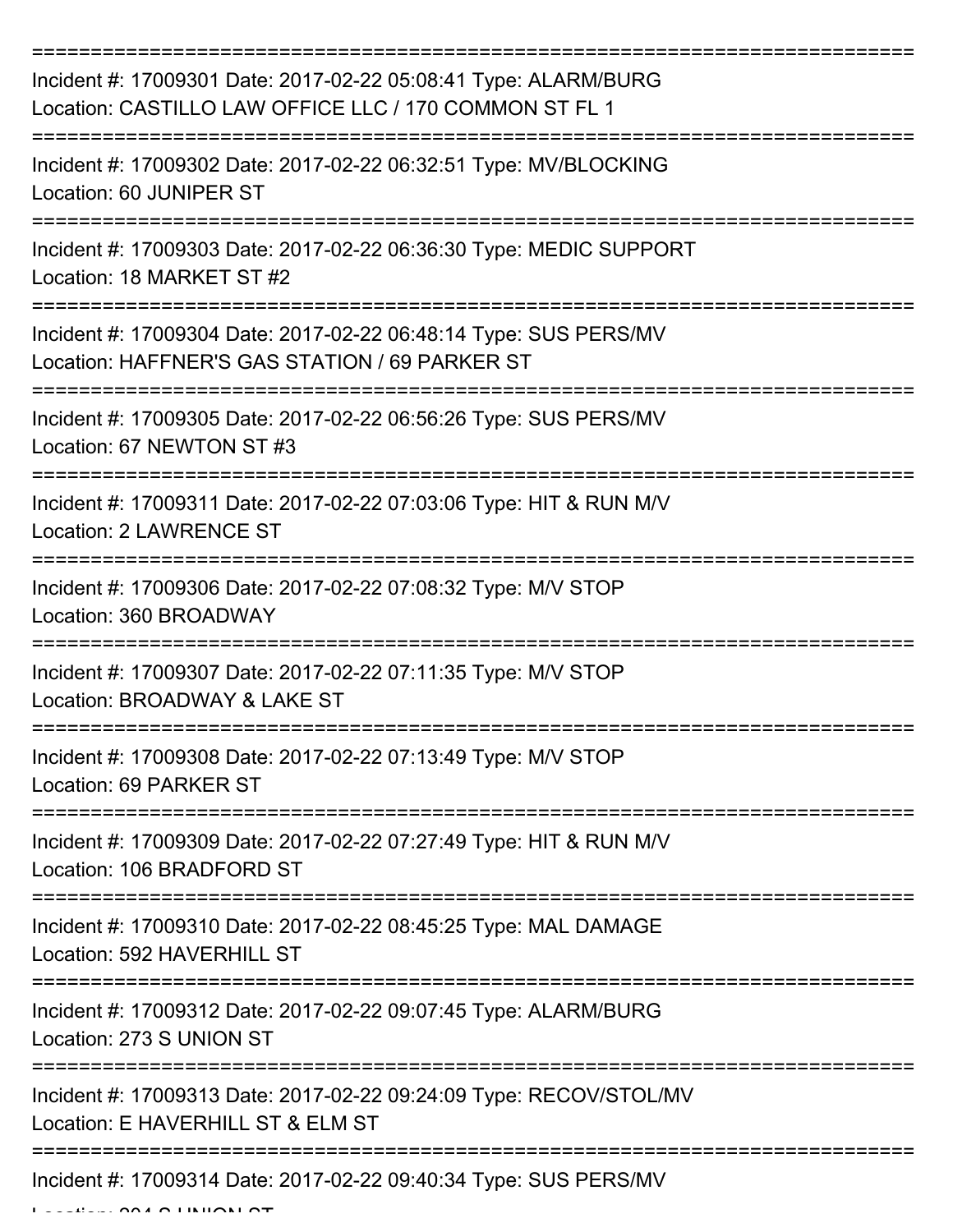| Incident #: 17009315 Date: 2017-02-22 09:56:05 Type: WARRANT SERVE<br><b>Location: WEST ST</b>        |
|-------------------------------------------------------------------------------------------------------|
| Incident #: 17009316 Date: 2017-02-22 10:01:12 Type: PARK & WALK<br>Location: BRADFORD ST & BROADWAY  |
| Incident #: 17009317 Date: 2017-02-22 10:20:48 Type: ANIMAL COMPL<br>Location: 20 ATKINSON ST         |
| Incident #: 17009318 Date: 2017-02-22 10:31:37 Type: TRESPASSING<br>Location: 69 PARKER ST            |
| Incident #: 17009320 Date: 2017-02-22 10:31:58 Type: LOST PROPERTY<br>Location: 11 HAVERHILL ST #2    |
| Incident #: 17009319 Date: 2017-02-22 10:32:42 Type: TRESPASSING<br>Location: 14 BEACON ST            |
| Incident #: 17009321 Date: 2017-02-22 10:59:24 Type: PARK & WALK<br>Location: BRADFORD ST & BROADWAY  |
| Incident #: 17009322 Date: 2017-02-22 11:08:09 Type: SELECTIVE ENF<br>Location: S UNION ST & SALEM ST |
| Incident #: 17009323 Date: 2017-02-22 11:10:31 Type: M/V STOP<br>Location: MARKET ST & S UNION ST     |
| Incident #: 17009324 Date: 2017-02-22 11:16:48 Type: M/V STOP<br>Location: BROADWAY & TREMONT ST      |
| Incident #: 17009325 Date: 2017-02-22 11:30:46 Type: AUTO ACC/NO PI<br>Location: 50 S BROADWAY        |
| Incident #: 17009326 Date: 2017-02-22 11:56:09 Type: WARRANT SERVE<br>Location: 69 FERN ST            |
| Incident #: 17009329 Date: 2017-02-22 11:58:46 Type: STOL/MV/PAS<br>Location: 233 HAVERHILL ST        |
| Incident #: 17009327 Date: 2017-02-22 12:01:50 Type: WARRANT SERVE                                    |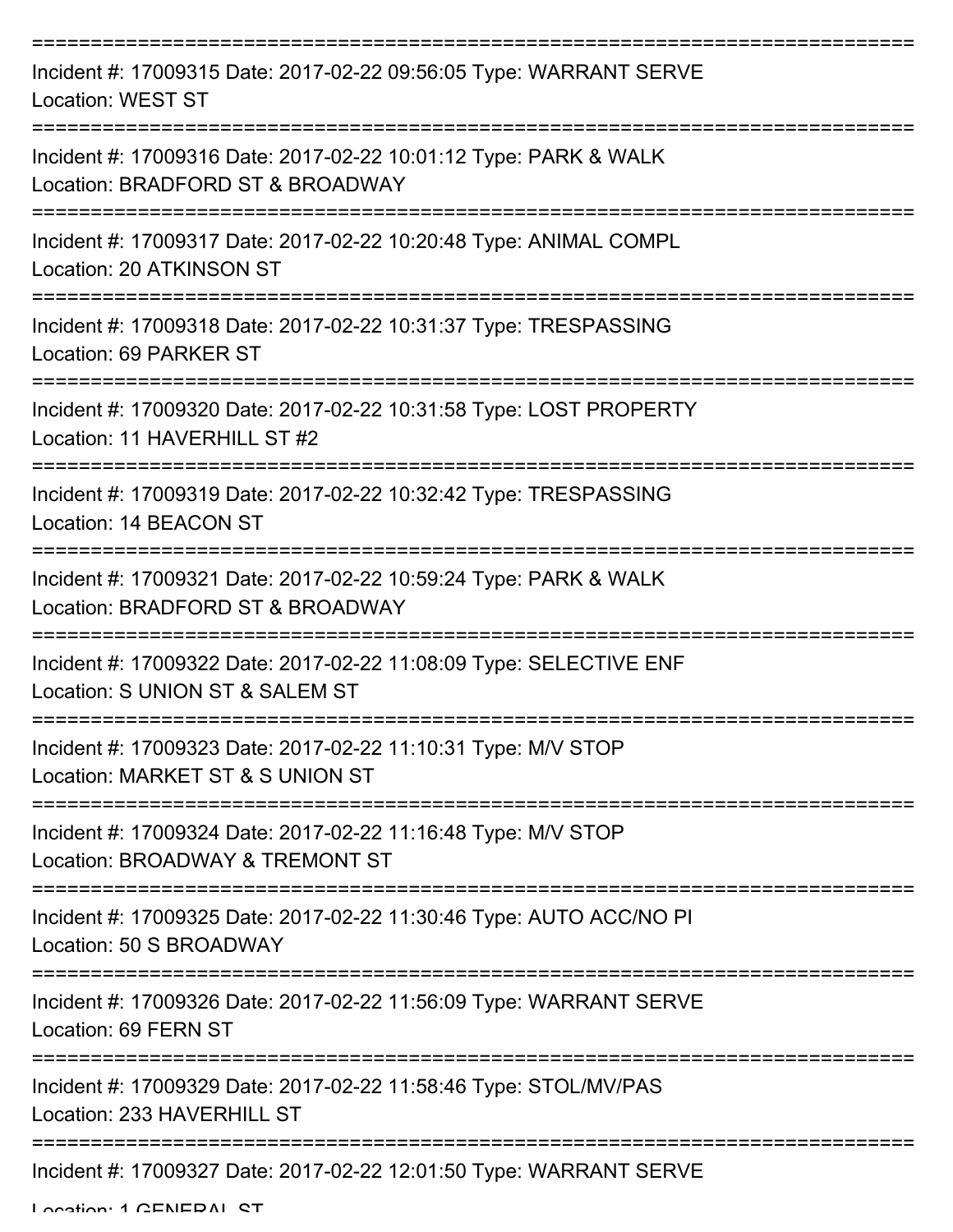| Incident #: 17009330 Date: 2017-02-22 12:05:21 Type: GUN CALL<br><b>Location: CURRANT HILL RD</b>             |
|---------------------------------------------------------------------------------------------------------------|
| Incident #: 17009328 Date: 2017-02-22 12:05:24 Type: M/V STOP<br>Location: CAMBRIDGE ST & S UNION ST          |
| Incident #: 17009331 Date: 2017-02-22 12:09:38 Type: M/V STOP<br>Location: OSGOOD ST & SALEM ST               |
| Incident #: 17009332 Date: 2017-02-22 12:15:45 Type: ASSSIT OTHER PD<br>Location: 160 PARK ST                 |
| Incident #: 17009334 Date: 2017-02-22 12:18:45 Type: AUTO ACC/UNK PI<br>Location: 141 WINTHROP AV             |
| Incident #: 17009333 Date: 2017-02-22 12:19:39 Type: WARRANT SERVE<br>Location: 1 GENERAL ST                  |
| Incident #: 17009335 Date: 2017-02-22 12:21:42 Type: AUTO ACC/NO PI<br>Location: CARVER ST & MERRIMACK ST     |
| Incident #: 17009337 Date: 2017-02-22 12:30:40 Type: MAL DAMAGE<br>Location: 329 HAVERHILL ST                 |
| Incident #: 17009336 Date: 2017-02-22 12:33:59 Type: M/V STOP<br>Location: LOGAN ST & PROSPECT ST             |
| Incident #: 17009338 Date: 2017-02-22 12:55:57 Type: SPECIAL CHECK<br>Location: 664 HAVERHILL ST              |
| Incident #: 17009339 Date: 2017-02-22 13:00:14 Type: GUN CALL<br>Location: LOWELL ST & OXFORD                 |
| Incident #: 17009340 Date: 2017-02-22 13:04:06 Type: B&E/PAST<br>Location: 490 HOWARD ST                      |
| Incident #: 17009341 Date: 2017-02-22 13:06:20 Type: LOST PROPERTY<br>Location: 200 COMMON ST                 |
| Incident #: 17009344 Date: 2017-02-22 13:42:36 Type: LIC PLATE STO<br>Location: CAMELLA TEOLI WY & JACKSON ST |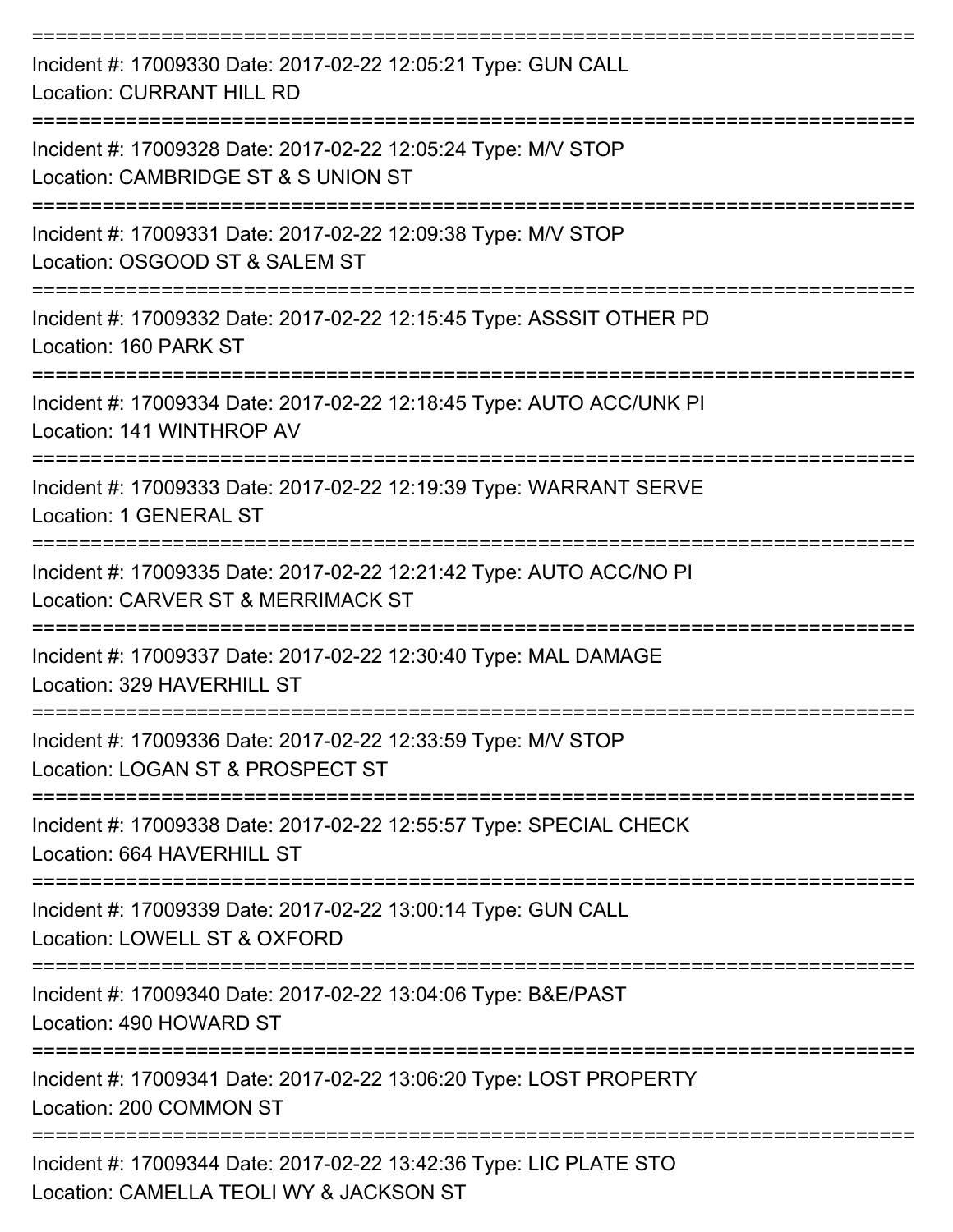| Incident #: 17009343 Date: 2017-02-22 13:59:35 Type: M/V STOP<br>Location: 2 APPLETON ST                                 |
|--------------------------------------------------------------------------------------------------------------------------|
| Incident #: 17009342 Date: 2017-02-22 14:00:20 Type: LOCKOUT<br>Location: 62 JEFFERSON ST<br>:================           |
| Incident #: 17009345 Date: 2017-02-22 14:12:12 Type: 209A/VIOLATION<br>Location: 65 BOWDOIN ST                           |
| Incident #: 17009346 Date: 2017-02-22 14:41:15 Type: AUTO ACC/PI<br><b>Location: MARSTON ST</b>                          |
| Incident #: 17009348 Date: 2017-02-22 14:57:56 Type: M/V STOP<br>Location: ESSEX ST & MEDFORD ST                         |
| Incident #: 17009347 Date: 2017-02-22 15:00:00 Type: SUS PERS/MV<br>Location: 13 WENDELL ST                              |
| Incident #: 17009349 Date: 2017-02-22 15:06:05 Type: AUTO ACC/UNK PI<br>Location: 496 HAVERHILL ST                       |
| Incident #: 17009350 Date: 2017-02-22 15:06:59 Type: AUTO ACC/NO PI<br>Location: 493 HAVERHILL ST                        |
| Incident #: 17009351 Date: 2017-02-22 15:08:10 Type: M/V STOP<br>Location: BROADWAY & LOWELL ST                          |
| Incident #: 17009352 Date: 2017-02-22 15:13:22 Type: DRUG VIO<br>Location: 27 WOODLAND CT                                |
| Incident #: 17009353 Date: 2017-02-22 15:13:37 Type: FIGHT<br>Location: 18 BELLEVUE ST                                   |
| Incident #: 17009354 Date: 2017-02-22 15:19:09 Type: M/V STOP<br>Location: 114 LIQUORS / 80 WINTHROP AV                  |
| Incident #: 17009355 Date: 2017-02-22 15:20:28 Type: M/V STOP<br>Location: BROADWAY & ESSEX ST                           |
| Incident #: 17009356 Date: 2017-02-22 15:22:08 Type: 209A/SERVE<br>Location: REGISTRY OF MOTOR VEHICLES / 73 WINTHROP AV |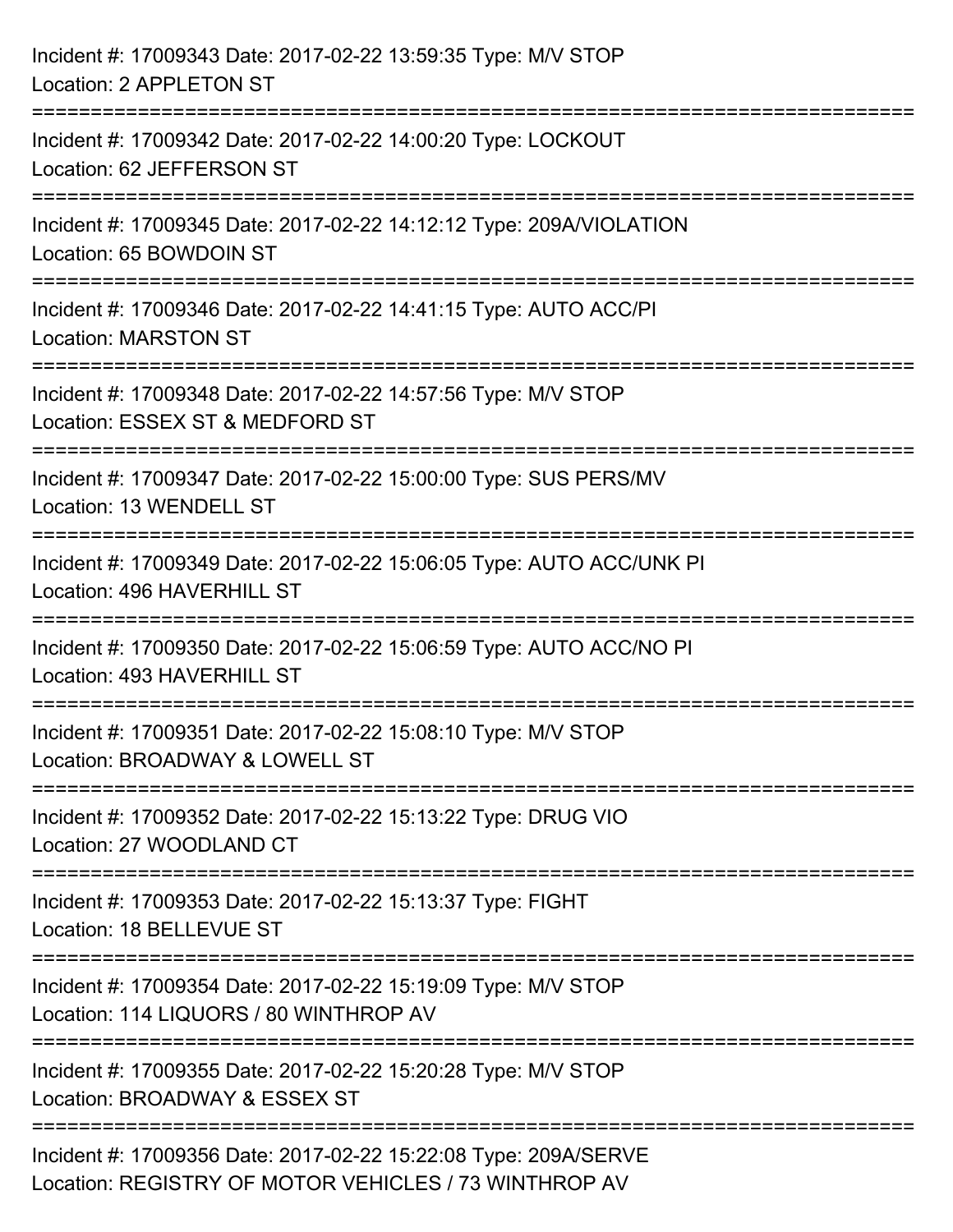| Incident #: 17009357 Date: 2017-02-22 15:26:58 Type: M/V STOP<br>Location: BROADWAY & CONCORD ST                 |
|------------------------------------------------------------------------------------------------------------------|
| Incident #: 17009358 Date: 2017-02-22 15:31:24 Type: NOISE ORD<br>Location: 35 CHICKERING ST                     |
| Incident #: 17009359 Date: 2017-02-22 15:32:30 Type: UNWANTEDGUEST<br>Location: BURGER KING / 187 BROADWAY       |
| Incident #: 17009360 Date: 2017-02-22 15:38:57 Type: SUICIDE ATTEMPT<br>Location: 40 EVERETT ST FL 1             |
| Incident #: 17009361 Date: 2017-02-22 15:40:14 Type: M/V STOP<br>Location: BROADWAY & CONCORD ST<br>============ |
| Incident #: 17009362 Date: 2017-02-22 15:42:01 Type: INVESTIGATION<br>Location: 90 LOWELL ST                     |
| Incident #: 17009363 Date: 2017-02-22 15:43:26 Type: UNKNOWN PROB<br>Location: WENDYS / 55 HAMPSHIRE ST          |
| Incident #: 17009364 Date: 2017-02-22 15:46:11 Type: HIT & RUN M/V<br>Location: 316 ESSEX ST                     |
| Incident #: 17009365 Date: 2017-02-22 15:57:45 Type: MEDIC SUPPORT<br>Location: 353 ELM ST #409                  |
| Incident #: 17009366 Date: 2017-02-22 15:58:43 Type: TOW/REPOSSED<br>Location: 152 OXFORD ST                     |
| Incident #: 17009367 Date: 2017-02-22 16:05:57 Type: M/V STOP<br>Location: ANDOVER ST & WINTHROP AV              |
| Incident #: 17009368 Date: 2017-02-22 16:14:05 Type: DRUG VIO<br>Location: 50 HAVERHILL ST                       |
| Incident #: 17009369 Date: 2017-02-22 16:15:18 Type: SPECIAL CHECK<br>Location: 204 S UNION ST                   |
| Incident #: 17009370 Date: 2017-02-22 16:17:32 Type: M/V STOP<br>Location: BROADWAY & LOWELL ST                  |

===========================================================================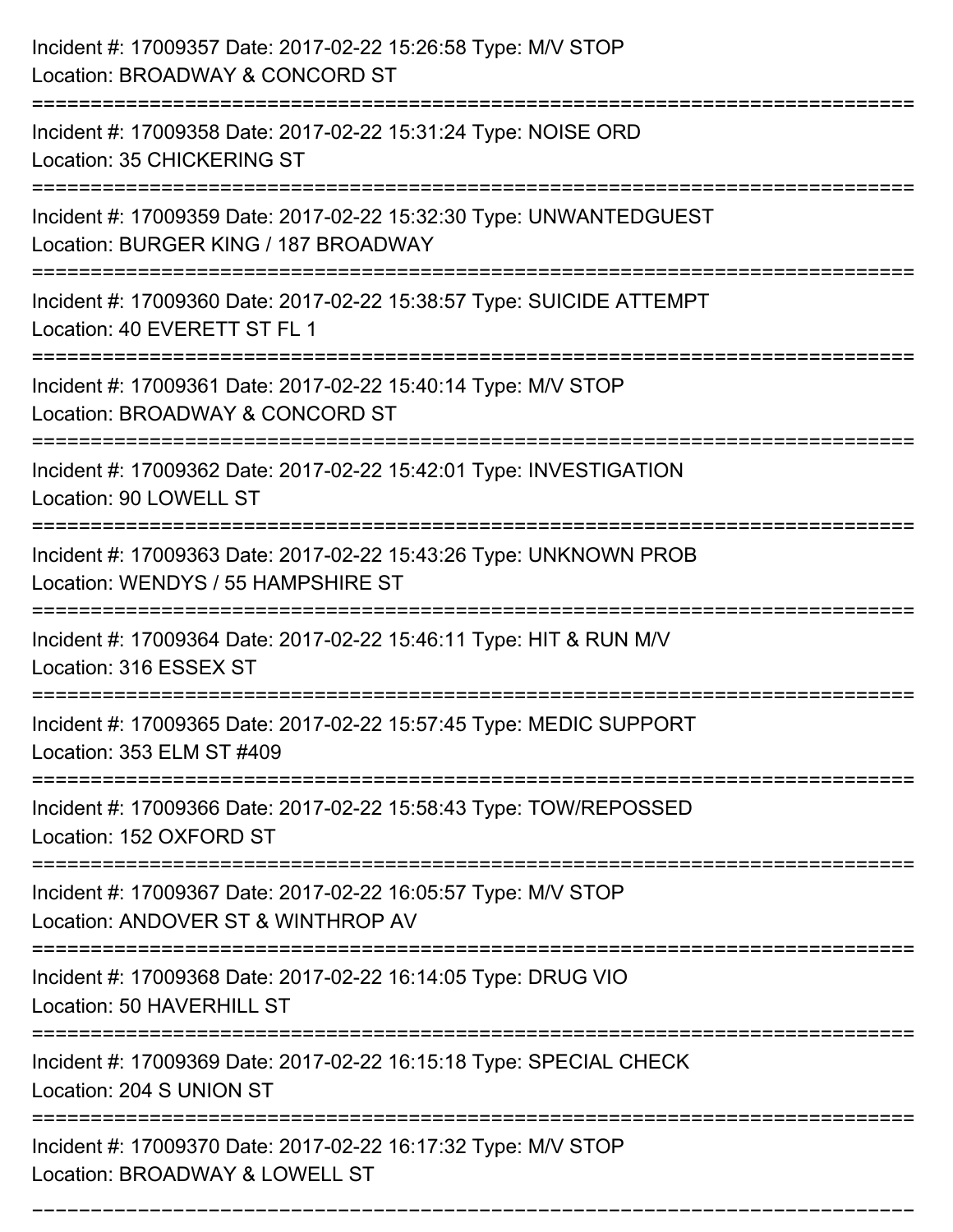| Incident #: 17009371 Date: 2017-02-22 16:19:30 Type: M/V STOP<br>Location: 37 S UNION ST                                      |
|-------------------------------------------------------------------------------------------------------------------------------|
| Incident #: 17009372 Date: 2017-02-22 16:20:07 Type: M/V STOP<br>Location: BRADFORD ST & BROADWAY                             |
| Incident #: 17009373 Date: 2017-02-22 16:22:21 Type: M/V STOP<br>Location: BROADWAY & CONCORD ST<br>======================    |
| Incident #: 17009374 Date: 2017-02-22 16:27:05 Type: M/V STOP<br>Location: BROADWAY & CONCORD ST                              |
| Incident #: 17009375 Date: 2017-02-22 16:32:20 Type: M/V STOP<br>Location: BAY STATE RD & WATER ST<br>:=====================  |
| Incident #: 17009376 Date: 2017-02-22 16:34:10 Type: M/V STOP<br>Location: BROADWAY & LOWELL ST                               |
| Incident #: 17009377 Date: 2017-02-22 16:36:15 Type: LOUD NOISE<br>Location: 35 CHICKERING ST                                 |
| Incident #: 17009378 Date: 2017-02-22 16:41:41 Type: M/V STOP<br>Location: BROADWAY & LOWELL ST                               |
| Incident #: 17009379 Date: 2017-02-22 16:46:14 Type: LOUD NOISE<br>Location: BAILEY ST & FOSTER ST                            |
| Incident #: 17009380 Date: 2017-02-22 16:47:46 Type: M/V STOP<br>Location: 205 BROADWAY                                       |
| Incident #: 17009382 Date: 2017-02-22 16:50:08 Type: MEDIC SUPPORT<br>Location: 12 METHUEN ST FL 2                            |
| Incident #: 17009381 Date: 2017-02-22 16:50:24 Type: M/V STOP<br>Location: 114 LIQUORS / 80 WINTHROP AV                       |
| Incident #: 17009383 Date: 2017-02-22 16:54:41 Type: M/V STOP<br>Location: BRADFORD ST & FRANKLIN ST                          |
| Incident #: 17009384 Date: 2017-02-22 17:00:30 Type: MV/BLOCKING<br>Location: ALBRITE CARPET CLEANING COMP. / 223 WINTHROP AV |
|                                                                                                                               |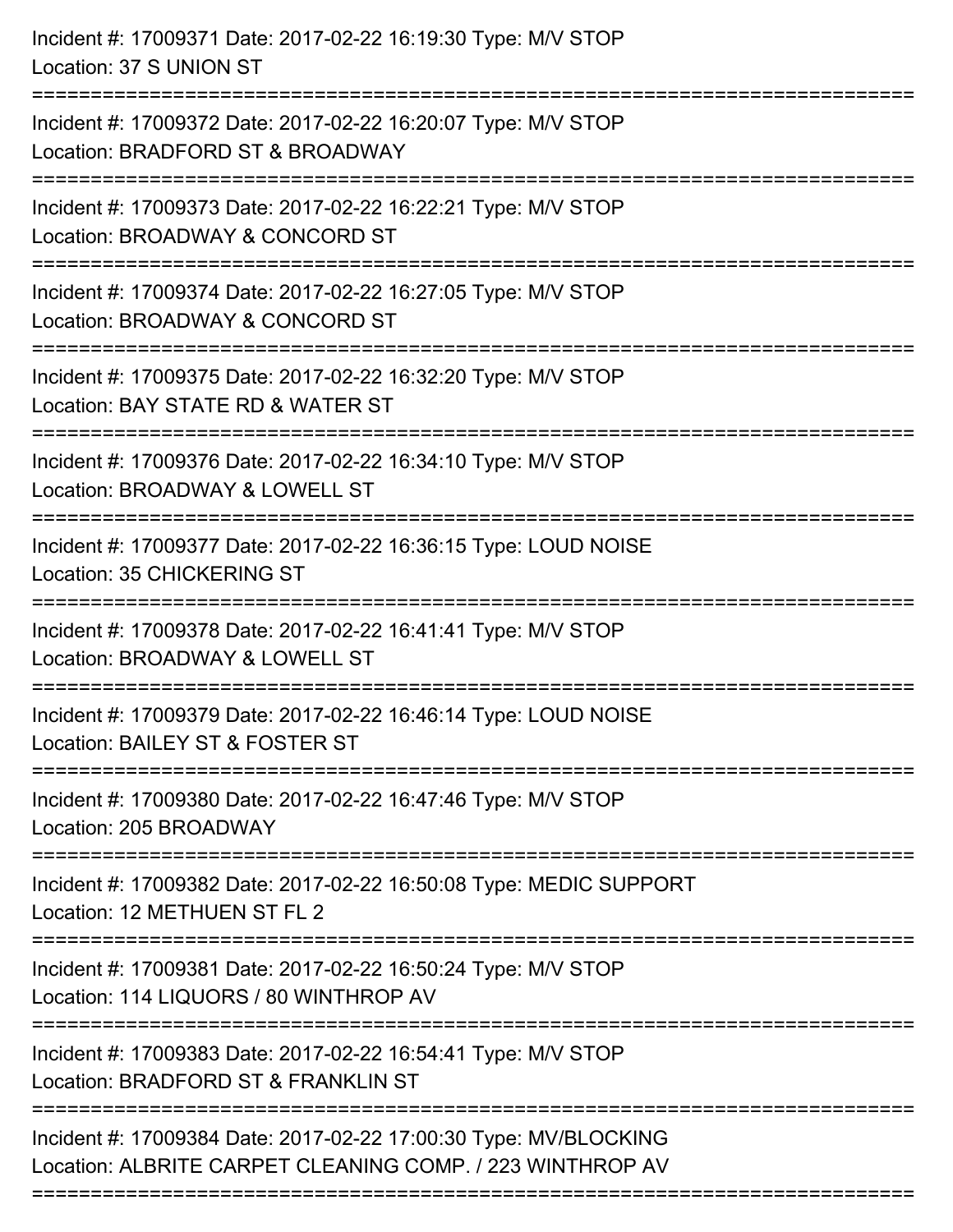Location: BROADWAY & LOWELL ST

| Incident #: 17009386 Date: 2017-02-22 17:11:43 Type: M/V STOP<br>Location: BROADWAY & COMMON ST                  |
|------------------------------------------------------------------------------------------------------------------|
| Incident #: 17009387 Date: 2017-02-22 17:17:33 Type: MEDIC SUPPORT<br>Location: 316 ESSEX ST #506                |
| Incident #: 17009388 Date: 2017-02-22 17:19:53 Type: MEDIC SUPPORT<br><b>Location: PEMBERTON PARK</b>            |
| Incident #: 17009389 Date: 2017-02-22 17:24:41 Type: 209A/SERVE<br>Location: 390 ESSEX ST                        |
| Incident #: 17009390 Date: 2017-02-22 17:27:55 Type: SUS PERS/MV<br>Location: 70 KENDALL ST                      |
| Incident #: 17009392 Date: 2017-02-22 17:34:13 Type: THREATS<br>Location: 390 ESSEX ST                           |
| Incident #: 17009391 Date: 2017-02-22 17:35:51 Type: M/V STOP<br>Location: BRADFORD ST & HAMPSHIRE ST            |
| Incident #: 17009393 Date: 2017-02-22 17:40:12 Type: M/V STOP<br>Location: BROADWAY & LOWELL ST                  |
| Incident #: 17009394 Date: 2017-02-22 17:53:44 Type: M/V STOP<br>Location: KENT ST & S UNION ST                  |
| Incident #: 17009395 Date: 2017-02-22 17:59:35 Type: ALARM/BURG<br>Location: LOAN USA / 92 BROADWAY              |
| Incident #: 17009396 Date: 2017-02-22 18:03:23 Type: ALARM/BURG<br>Location: RIVERWALK DENTAL / 354 MERRIMACK ST |
| Incident #: 17009397 Date: 2017-02-22 18:05:17 Type: M/V STOP<br>Location: BROADWAY & CONCORD ST                 |
| Incident #: 17009398 Date: 2017-02-22 18:12:10 Type: M/V STOP<br>Location: BROADWAY & CROSS ST                   |
|                                                                                                                  |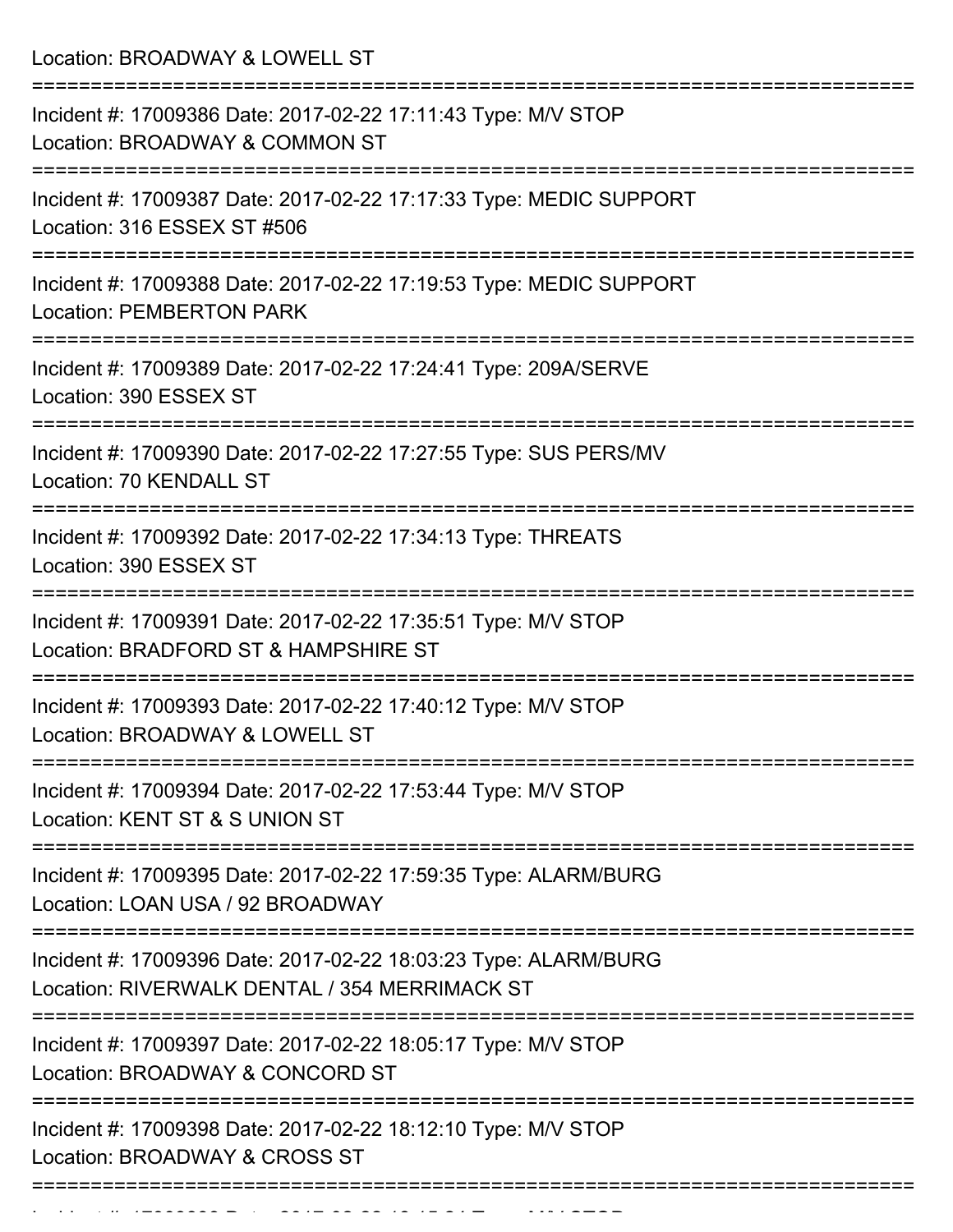Location: ANDOVER ST & BLANCHARD ST

| Incident #: 17009400 Date: 2017-02-22 18:18:42 Type: AUTO ACC/NO PI<br>Location: ANDOVER ST & S BROADWAY    |
|-------------------------------------------------------------------------------------------------------------|
| Incident #: 17009401 Date: 2017-02-22 18:19:03 Type: IDENTITY THEFT<br>Location: 140 BYRON AV               |
| Incident #: 17009402 Date: 2017-02-22 18:20:28 Type: M/V STOP<br>Location: BROADWAY & DAISY ST              |
| Incident #: 17009403 Date: 2017-02-22 18:21:22 Type: M/V STOP<br><b>Location: CENTRAL BRIDGE</b>            |
| Incident #: 17009404 Date: 2017-02-22 18:26:07 Type: M/V STOP<br>Location: DRACUT ST & S BROADWAY           |
| Incident #: 17009405 Date: 2017-02-22 18:30:41 Type: DISTURBANCE<br>Location: 104 MARSTON ST                |
| Incident #: 17009406 Date: 2017-02-22 18:34:53 Type: M/V STOP<br>Location: CAMBRIDGE ST & WINTHROP AV       |
| Incident #: 17009407 Date: 2017-02-22 18:35:49 Type: M/V STOP<br>Location: BROADWAY & LOWELL ST             |
| Incident #: 17009408 Date: 2017-02-22 18:42:49 Type: M/V STOP<br>Location: BROADWAY & LOWELL ST             |
| Incident #: 17009409 Date: 2017-02-22 18:53:28 Type: M/V STOP<br>Location: BROADWAY & HAVERHILL ST          |
| Incident #: 17009410 Date: 2017-02-22 19:00:53 Type: AUTO ACC/PI<br>Location: E HAVERHILL ST & JOSEPHINE AV |
| Incident #: 17009411 Date: 2017-02-22 19:01:56 Type: M/V STOP<br>Location: ESSEX ST & JACKSON ST            |
| Incident #: 17009412 Date: 2017-02-22 19:05:34 Type: M/V STOP<br>Location: AMESBURY ST & CANAL ST           |
|                                                                                                             |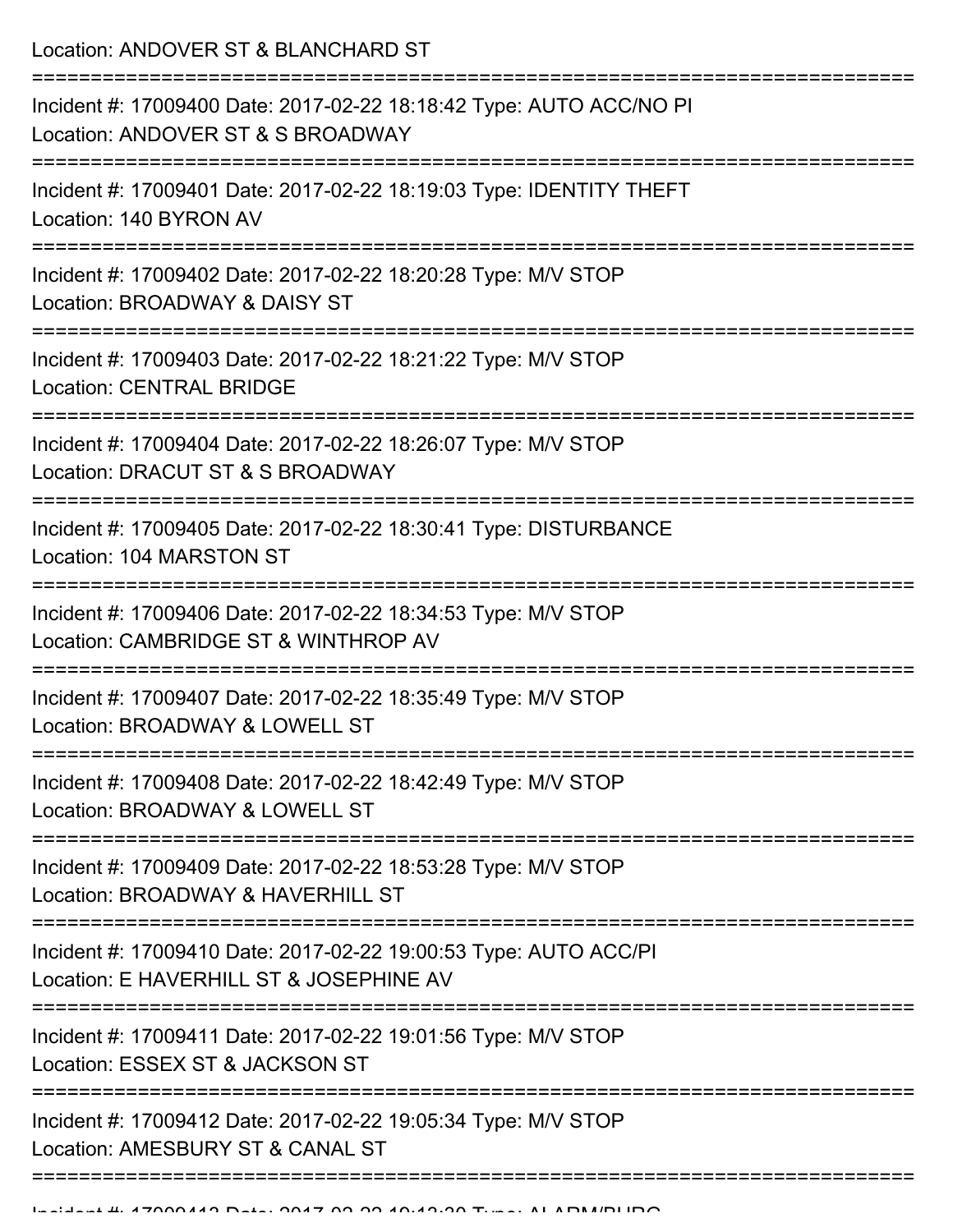| Location: FAMILY DENTAL / 160 WINTHROP AV                                                             |
|-------------------------------------------------------------------------------------------------------|
| Incident #: 17009414 Date: 2017-02-22 19:18:12 Type: LARCENY/PAST<br>Location: 89 DORCHESTER ST FL 3  |
| Incident #: 17009415 Date: 2017-02-22 19:21:30 Type: M/V STOP<br>Location: FRANKLIN ST & VALLEY ST    |
| Incident #: 17009416 Date: 2017-02-22 19:24:42 Type: M/V STOP<br>Location: HAVERHILL ST & OXFORD ST   |
| Incident #: 17009417 Date: 2017-02-22 19:26:31 Type: LOCKOUT<br>Location: 66 HAMPSHIRE ST #3A         |
| Incident #: 17009418 Date: 2017-02-22 19:29:44 Type: MISSING PERS<br>Location: 52 MIDDLE ST           |
| Incident #: 17009419 Date: 2017-02-22 19:32:05 Type: MISSING PERS<br>Location: 52 MYRTLE ST           |
| Incident #: 17009420 Date: 2017-02-22 19:42:41 Type: M/V STOP<br>Location: ESSEX ST & MEDFORD ST      |
| Incident #: 17009421 Date: 2017-02-22 19:43:46 Type: SUS PERS/MV<br>Location: FARNHAM ST & OSGOOD ST  |
| Incident #: 17009422 Date: 2017-02-22 20:00:04 Type: M/V STOP<br>Location: AVON ST & JACKSON ST       |
| Incident #: 17009423 Date: 2017-02-22 20:08:37 Type: HIT & RUN M/V<br>Location: 139 JACKSON ST        |
| Incident #: 17009424 Date: 2017-02-22 20:14:13 Type: SUS PERS/MV<br>Location: AMESBURY ST & COMMON ST |
| Incident #: 17009425 Date: 2017-02-22 20:17:01 Type: M/V STOP<br>Location: BROADWAY & CEDAR ST        |
| Incident #: 17009426 Date: 2017-02-22 20:32:09 Type: M/V STOP<br>Location: CANAL ST & HAMPSHIRE ST    |
| Incident #: 17009427 Date: 2017-02-22 20:43:51 Type: M/V STOP                                         |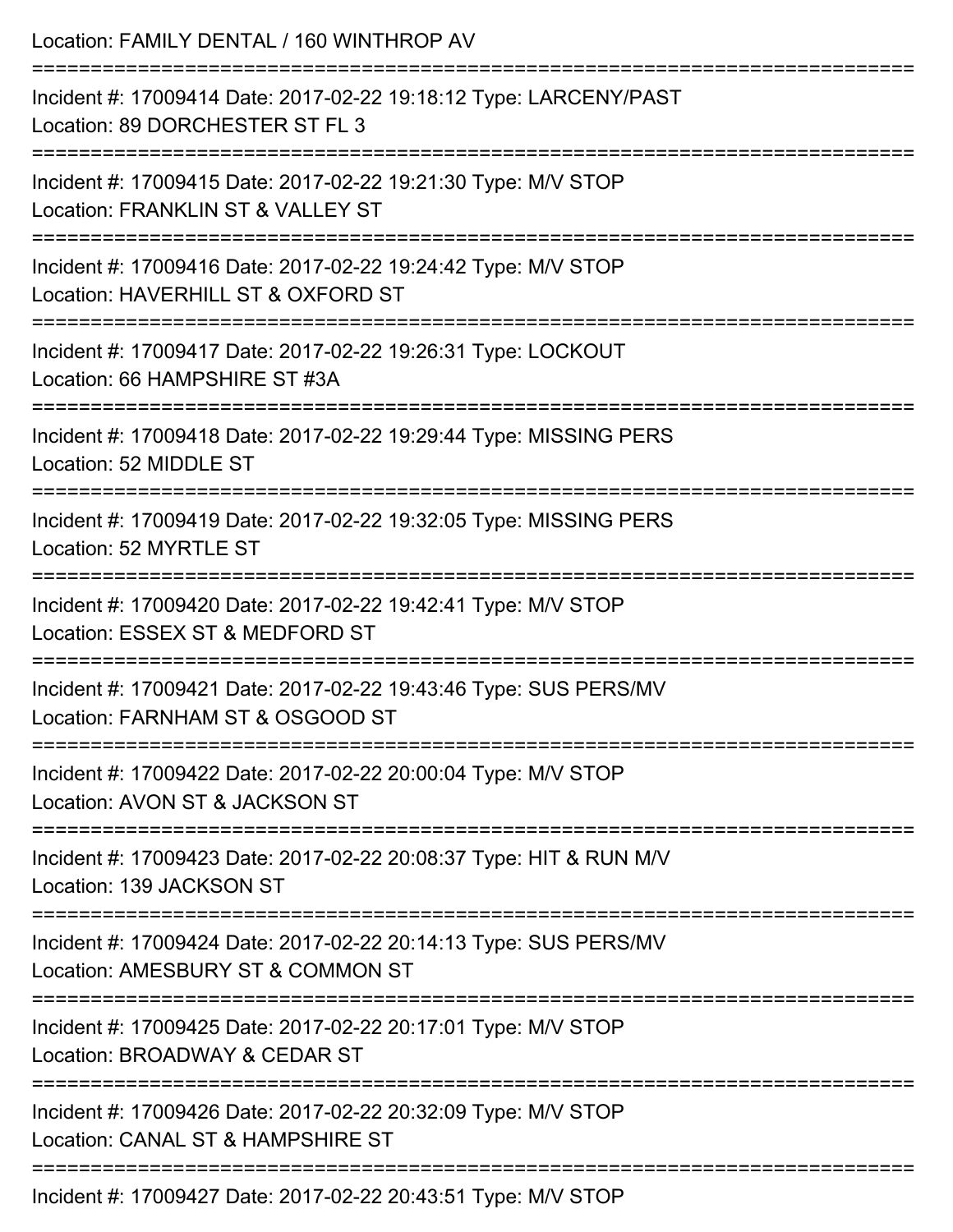| Incident #: 17009428 Date: 2017-02-22 21:16:25 Type: DISTURBANCE<br>Location: 59 BUSWELL ST                                 |
|-----------------------------------------------------------------------------------------------------------------------------|
| Incident #: 17009429 Date: 2017-02-22 21:33:42 Type: ALARM/BURG<br>Location: LHS / 233 HAVERHILL ST                         |
| Incident #: 17009430 Date: 2017-02-22 21:40:19 Type: CK WELL BEING<br>Location: 102 BAILEY ST FL 1                          |
| Incident #: 17009431 Date: 2017-02-22 21:46:47 Type: FIGHT<br>Location: 109 UNION ST #1                                     |
| Incident #: 17009432 Date: 2017-02-22 21:49:48 Type: M/V STOP<br>Location: FOSTER ST & MARKET ST                            |
| Incident #: 17009433 Date: 2017-02-22 21:50:53 Type: M/V STOP<br>Location: HAVERHILL ST & JACKSON ST                        |
| Incident #: 17009434 Date: 2017-02-22 22:08:18 Type: NOISE ORD<br><b>Location: 37D AUBURN ST</b>                            |
| Incident #: 17009435 Date: 2017-02-22 22:15:36 Type: M/V STOP<br>Location: CANAL ST & HAMPSHIRE ST                          |
| :===================<br>Incident #: 17009436 Date: 2017-02-22 22:24:11 Type: M/V STOP<br>Location: MARLBORO ST & S UNION ST |
| Incident #: 17009437 Date: 2017-02-22 22:32:00 Type: FIRE/MV<br>Location: TOW / 64 MELVIN ST                                |
| Incident #: 17009438 Date: 2017-02-22 22:33:44 Type: M/V STOP<br>Location: CANAL ST & HAMPSHIRE ST                          |
| Incident #: 17009439 Date: 2017-02-22 22:40:25 Type: M/V STOP<br>Location: FARLEY ST & S BROADWAY                           |
| Incident #: 17009440 Date: 2017-02-22 22:42:41 Type: M/V STOP<br>Location: 33 WINTHROP AV                                   |
| Incident #: 17009441 Date: 2017-02-22 22:50:04 Type: CK WELL BEING                                                          |